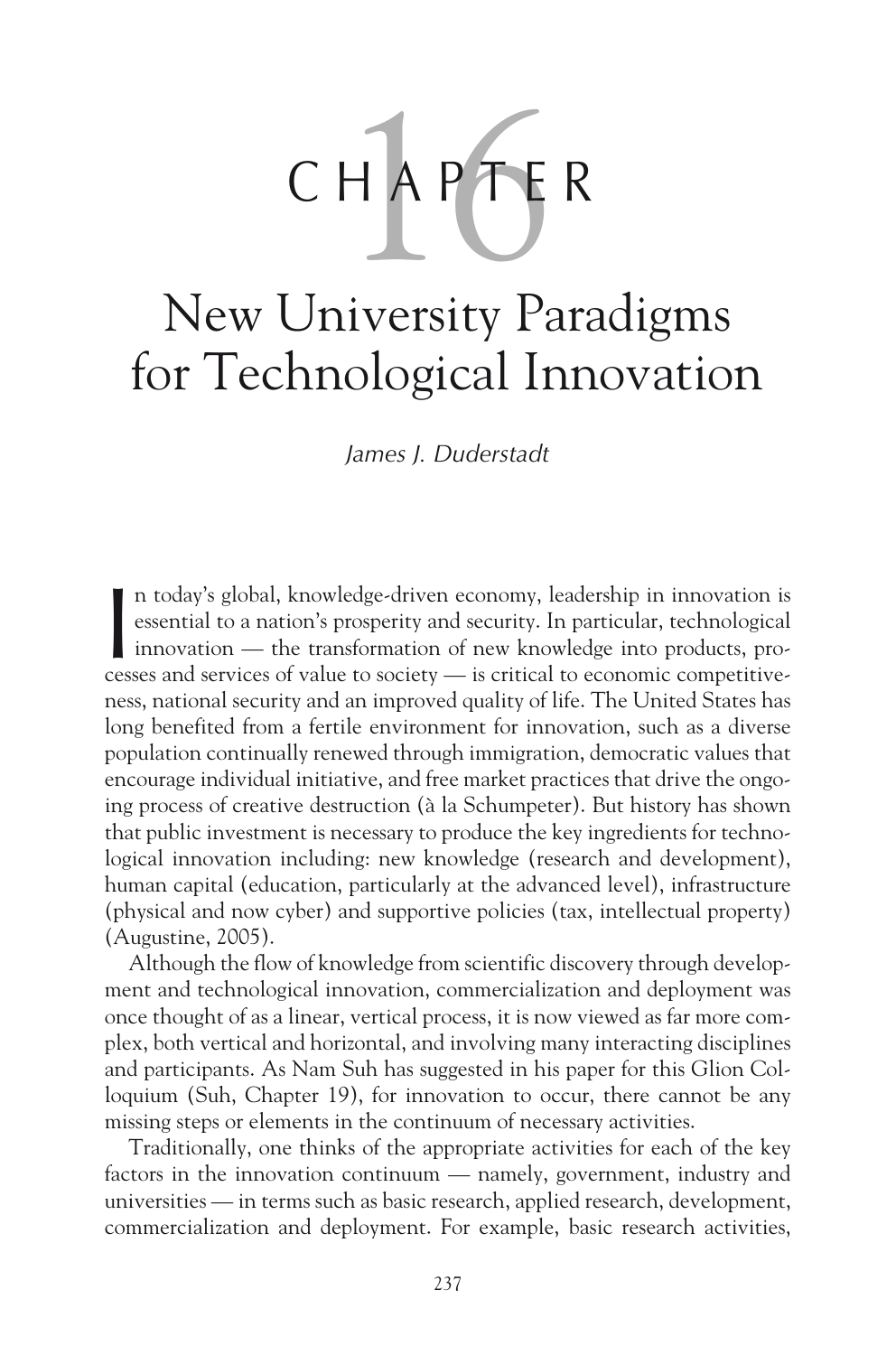usually speculative, long term and driven by scientific curiosity, are usually viewed as the proper role of research universities, while use-driven basic research, applied research and development are more commonly roles for government or industrial laboratories. Commercialization and deployment are similarly viewed most appropriate for industry (both established and entrepreneurial).

Yet, there are other types of research important to the innovation continuum. In his theory of scientific revolution, Thomas Kuhn suggested that major progress was achieved not through gradual evolution of conventional disciplinary research, but rather through revolutionary, unpredictable transformations after the intellectual content of a field reaches saturation (Kuhn, 1963). The U.S. National Science Foundation refers to such activities as *transformative research*, "research driven by ideas that stand a reasonable success of radically changing our understanding of an important existing concept or leading to the creation of a new paradigm or field of science. Such research is also characterized by its challenge to current understanding or its pathway to new frontiers" (National Science Board, 2007). While it might be assumed that such transformative research would most commonly occur in research universities, ironically the peer pressure of merit review in both grant competition and faculty promotion can discourage such high-risk intellectual activities. In fact, transformative research occurs just as frequently in some industrial research laboratories (e.g., Bell Laboratories in the past and Google Research today) where unusually creative investigators are freed from the burdens of grant seeking or commercial deadlines. It also occurs in a small number of unique government agencies such as the Defense Advanced Research Project Agency (and hopefully in its spinoffs of ARPA-E and IARPA), where pathbreaking research is shielded from the pressures of grant competition and application deadlines.

At the other end of the innovation continuum is translational research, aimed at building the knowledge base necessary to link fundamental scientific discoveries with the technological innovation necessary for the development of new products, processes and services. While translational research is both basic and applied in nature, it is driven by intended application and commercial (or social) priorities rather than scientific curiosity. Such translational research is a common feature of the biomedical industry, moving "from bench to bedside" or from laboratory experiments through clinical trials to actual point-of-care patient applications. While it is also a necessary component of the innovation continuum in other areas, particularly in corporate and federal R&D (with Bell Laboratories and the U.S. Department of Energy Laboratories as prominent examples), it has generally not been identified as a specific activity of research universities.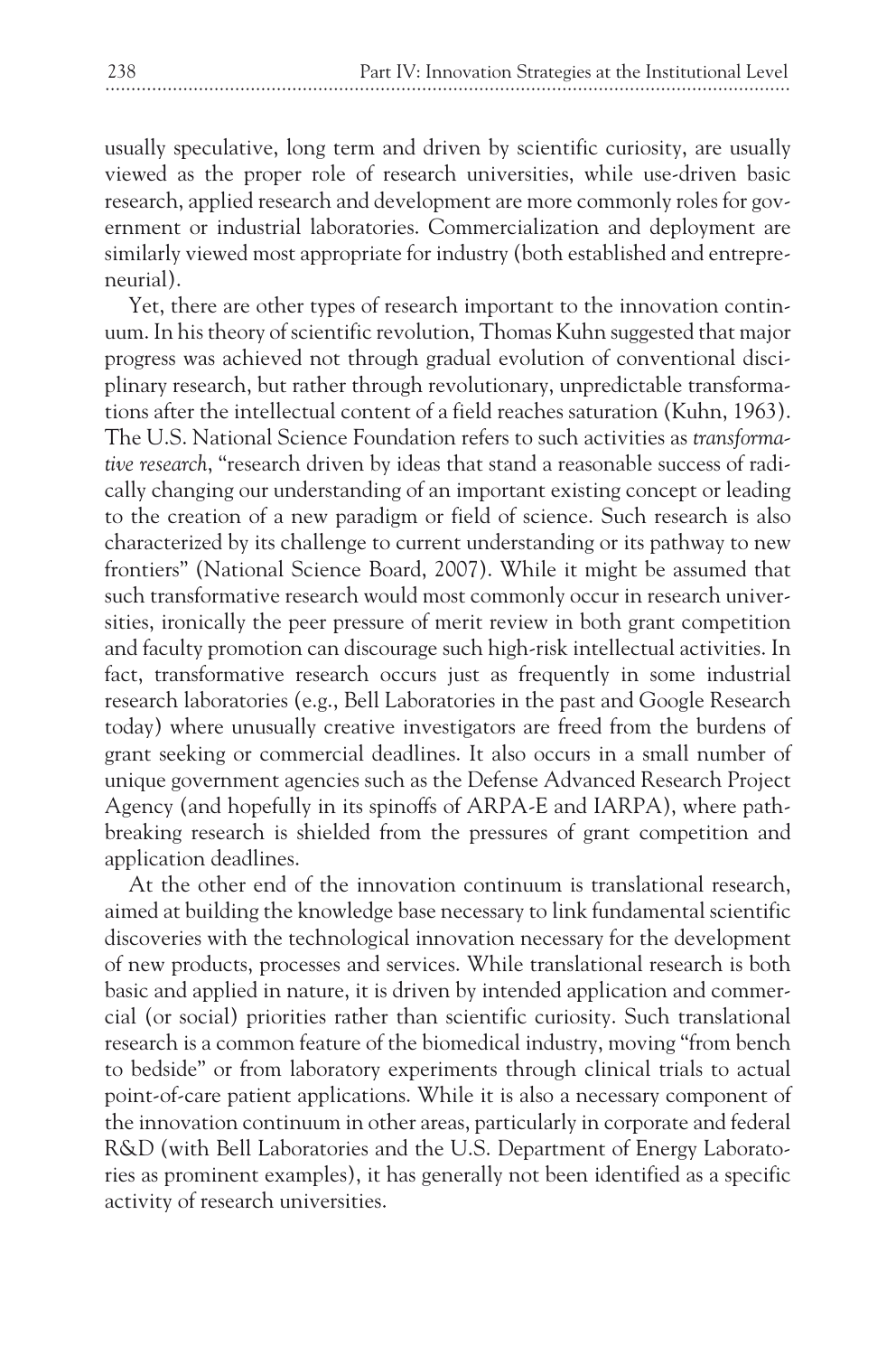### **DISCOVERY-INNOVATION INSTITUTES**

Over the past several years, there has been an increasing recognition that U.S. leadership in innovation will require commitments and investments of resources by the private sector, federal and state governments, and colleges and universities. In 2005, the U.S. National Academies issued a series of reports suggesting that a bold, transformative initiative, similar in character and scope to initiatives undertaken in response to other difficult challenges (e.g., the Land Grant Acts, the G.I. Bill, and the post-WWII governmentuniversity research partnerships) will be necessary for the United States to maintain its leadership in technological innovation (Augustine, 2005). The United States will have to reshape its research, education and practices to respond to challenges in global markets, national security, energy sustainability and public health. The changes envisioned were not only technological, but also cultural; they would affect the structure of organizations and relationships between institutional sectors of the country.

To this end, it was the recommendation of the U.S. National Academy of Engineering that a major federal initiative be launched to create translational research centers aimed at building the knowledge base necessary for technological innovation in areas of major national priority (Duderstadt, 2005). These centers, referred to as *discovery-innovation institutes*, would be established on the campuses of research universities to link fundamental scientific discoveries with technological innovations to create products, processes and services to meet the needs of society. With the participation of many scientific disciplines and professions, as well as various economic sectors (industry, government, states and institutions of higher education), discovery-innovation institutes would be similar in character and scale to academic medical centers and agricultural experiment stations that combine research, education and professional practice, and drive transformative change. As experience with academic medical centers and other large research initiatives has shown, discovery-innovation institutes would have the potential to stimulate significant regional economic activity, such as the location nearby of clusters of start-up firms, private research organizations, suppliers and other complementary groups and businesses.

More specifically, discovery-innovation institutes would be characterized by partnership, interdisciplinary research, education and outreach:

*Partnership:* The federal government would provide core support for the discovery-innovation institutes on a long-term basis (perhaps a decade or more, with possible renewal). States would be required to contribute to the institutes (perhaps by providing capital facilities). Industry would provide challenging research problems, systems knowledge and real-life market knowledge, as well as staff who would work with university faculty and students in the institutes.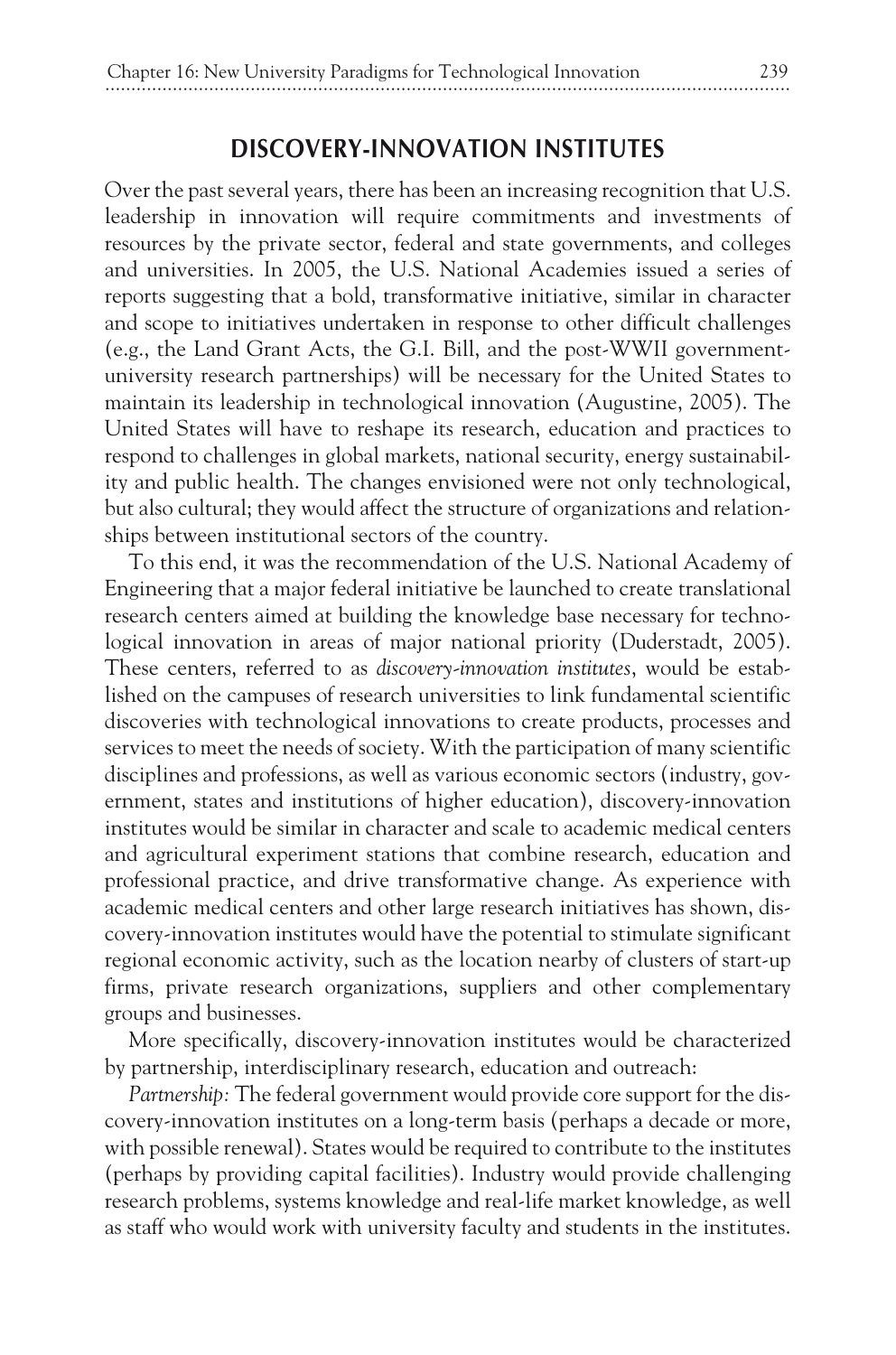Industry would also fund student internships and provide direct financial support for facilities and equipment (or share its facilities and equipment). Universities would commit to providing a policy framework (e.g., transparent and efficient intellectual property policies, flexible faculty appointments, responsible financial management, etc.), educational opportunities (e.g., integrated curricula, multifaceted student interaction), knowledge and technology transfer (e.g., publications, industrial outreach), and additional investments (e.g., in physical facilities and cyberinfrastructure). Finally, the venture capital and investment community would contribute expertise in licensing, spin-off companies and other avenues of commercialization.

*Interdisciplinary Research:* Although most discovery-innovation institutes would involve engineering schools (just as the agricultural experiment stations involve schools of agriculture), they would require strong links with other academic programs that generate fundamental new knowledge through basic research (e.g., physical sciences, life sciences, and social sciences), as well as other disciplines critical to the innovation process (e.g., business, medicine and other professional disciplines). These campus-based institutes would also attract the participation (and possibly financial support) of established innovators and entrepreneurs.

*Education:* Universities hosting discovery-innovation institutes would be stimulated to restructure their organizations, research activities and educational programs. Changes would reflect the interdisciplinary team approaches for research that can convert new knowledge into innovative products, processes, services and systems and, at the same time, provide graduates with the skills necessary for innovation. Discovery-innovation institutes would provide a mechanism for developing and implementing innovative curricula and teaching methods.

*Outreach:* Just as the success of the agricultural experiment stations established by the U.S. Land Grant Acts depended on their ability to disseminate new technologies and methodologies to the farming community through the cooperative extension service, a key factor in the success of discovery-innovation institutes would be their ability to facilitate implementation of their discoveries in the user community. Extensive outreach efforts based on existing industry and manufacturing extension programs at universities would be an essential complement to the research and educational activities of the institutes. Outreach should also include programs for K-12 students and teachers that would build enthusiasm for the innovation process and generate interest in math and science.

*Research Priorities:* The National Academy report envisioned a very wide range of discovery-innovation institutes, depending on the capacity and regional characteristics of a university or consortium and on national priorities. Some institutes would enter into partnerships directly with particular federal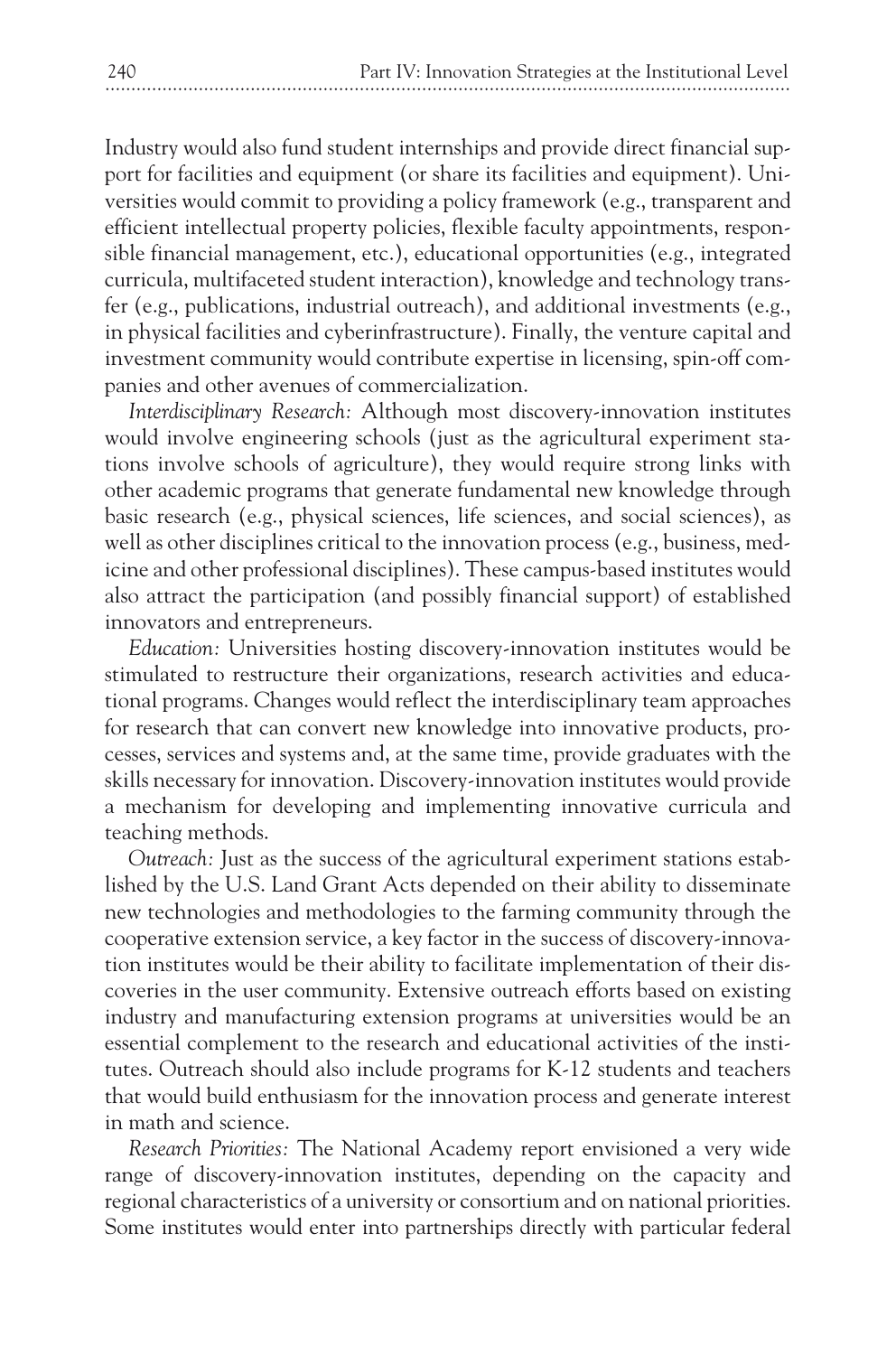agencies or national laboratories to address fairly specific technical challenges, but most would address broad national priorities that would require relationships with several federal agencies. Awards would be made based on (1) programs that favour fundamental research driven by innovation in a focused area; (2) strong industry commitment; (3) multidisciplinary participation; and (4) national need. Periodic reviews would ensure that the institutes remain productive and continue to progress on both short- and long-term deliverables.

*Funding:* To ensure that the discovery-innovation institutes lead to transformative change, they would be funded at a level commensurate with past federal initiatives and current investments in other areas of research, such as biomedicine and manned spaceflight. Federal funding would ultimately increase to several billion dollars per year distributed throughout the university research and education enterprise, with states, industry, foundations and universities investing comparable amounts in these research centers. To transform the technological innovation capacity of the United States, the discovery-innovation institutes would be implemented on a national scale and backed by a strong commitment to excellence by all participants. Most of all, they would become engines of innovation that would transform institutions, policies and cultures, and enable our nation to solve critical problems and maintain its leadership in the global, knowledge-driven society of the 21st century.

#### **A CASE STUDY: ENERGY RESEARCH**

Sustainability and security challenges plague the world's energy production and delivery system. The global economy currently relies on fossil fuels for nearly 85% of its energy. By 2030, global energy use is projected to grow by 50% over 2010 levels. At the same time, recent analyses of world petroleum production, known reserves, and the impact of rapidly developing economies suggest that an increasing imbalance between supply and demand will drive up global oil and gas prices, placing a nation's economy and security at risk. While the world has substantial reserves of other fossil-fuel resources, such as coal, tar sands and oil shale, the mining, processing and burning of these fossil fuels with current technologies are expensive and characterized by increasingly unacceptable environmental impact in light of climate change concerns and intensive land and water utilization (IPCC, 2008; Friedman, 2008).

Today's energy challenges stem from an unsustainable energy infrastructure, largely dependent on fossil fuels characterized by unacceptable environmental impact and supply constraints, with clear implications for a nation's economic, public health and national security. Addressing these challenges will require substantial investments in clean and efficient energy technology, much of which has yet to be developed, making innovation the centerpiece of successful energy policy (Lewis, 2007).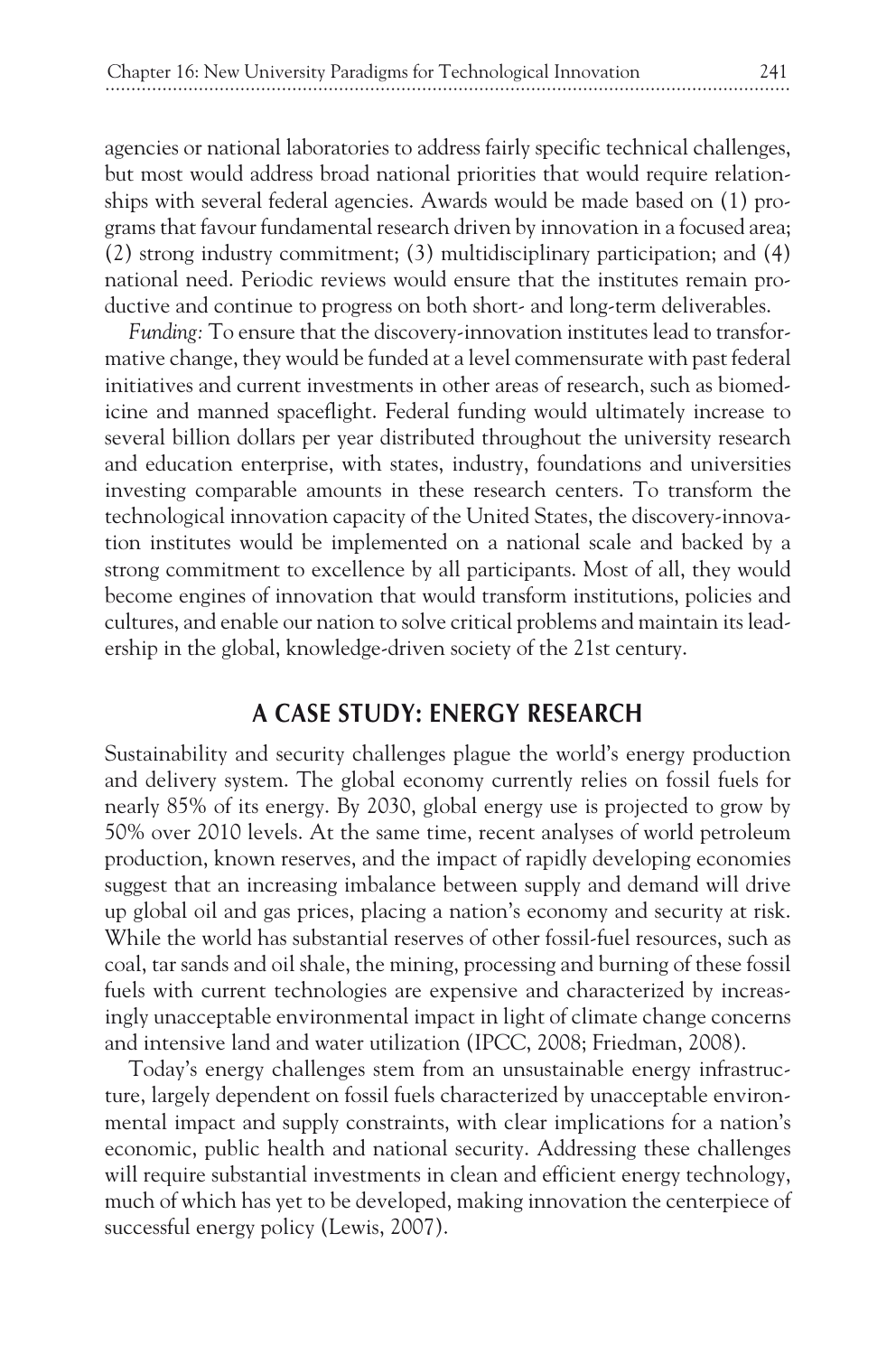Transformative innovation will be required to address fundamental energy challenges. As Presidential Science Advisor John Holdren warns, the multiplicity of challenges at the intersection of energy with the economy, the environment and national security — led by excessive dependence on petroleum and the dangerous consequences of energy's environmental impact, particularly global climate change — requires a major acceleration of energy-technology innovation that, over time, can reduce the limitations of existing energy options, bring new options to fruition and reduce the tensions among energy-policy objectives and enable faster progress on the most critical ones (Holdren, 2006).

Near term impact can be achieved from adopting existing technologies and practices that improve the efficiency of energy utilization, bringing fuel savings and creating new jobs. Yet, large and sustained efficiency investments in existing technologies will not be enough to achieve global sustainability goals. New technologies and practices are needed to mitigate the harmful impact and resource constraints of existing energy sources. Of longer term importance is the deployment of affordable, carbon-free renewable energy technologies, which will require energy storage technologies and an expanded electricity grid. With today's renewable technologies, a substantial gap remains in achieving the scale and cost structures necessary for major impact.

Here, innovation is needed not only through greatly increasing R&D in energy technologies but to demonstrate these on a commercial scale and deploy them rapidly into the marketplace. Yet, over the past two decades, energy research in the United States has actually been sharply curtailed by the federal government (75% decrease), the electrical utility industry (50% decrease), and the domestic automobile industry (50% decrease). The energy industry has the lowest level of R&D investment (relative to revenues) of any industrial sector. In 2009, federal investment in energy R&D amounted to less than \$3 billion, compared to the federal R&D effort characterizing other national priorities such as health care (\$30 B/y) and defense (\$80 B/y) (Kammen, 2005; Friedman, 2008).

Furthermore, today's United States energy research program does not have the mission, capacity or the organizational structure to equip the nation to meet the full span of its challenges. It continues to be primarily conducted by national labs that are not only fragmented and insulated from the marketplace, but fail to tap the considerable resources of the nation's industry and research universities (Vest, 2003). Major innovation in research paradigms, policy and management will be necessary to bring about the needed pace of energy-technology innovation (Holdren, 2006):

• To provide the scale, continuity and coordination of effort in energy R&D and demonstration needed to bring an appropriate portfolio of improved options to be commercialized in a timely way.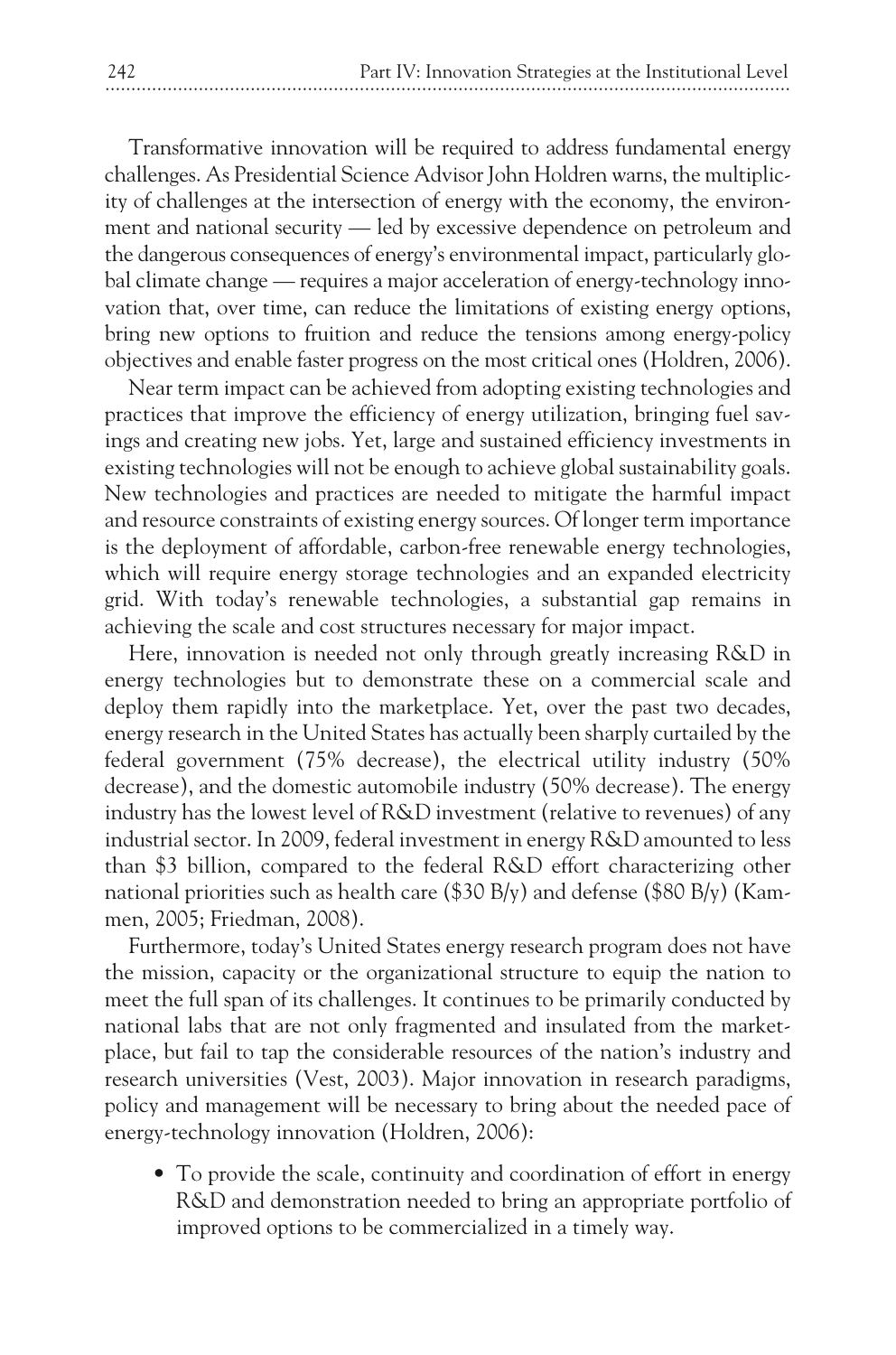- To tap the nation's top scientific and engineering talent and facilities, which are currently distributed throughout the nation's research universities, corporate R&D centers and federal laboratories.
- To address adequately the unusually broad spectrum of issues involved in building a sustainable energy infrastructure, including, in addition to science and technology, attention to complex social, economic, legal, political, behavioral, consumer and market issues.
- To build strong partnerships among multiple players federal agencies, research universities, established industry, entrepreneurs and investors, and federal, state and local government.
- And to launch robust efforts capable of producing the human capital and public understanding required by the emerging energy sector at all education levels.

In view of these market and governance challenges, it is clear that the search for breakthrough technologies and practices should be placed at the center of energy research efforts. This will require a far more comprehensive and interactive engagement of the entire national research enterprise: research universities, corporate R&D laboratories and federal laboratories.

To address these challenges, a recent report by the Brookings Institution made two important recommendations (Duderstadt, 2009):

The United States should first commit itself to increasing federal investments in energy R&D to a level appropriate to address the dangerous and complex economic, environmental and national security challenges presented by the nation's currently unsustainable energy infrastructure. Comparisons with federal R&D investments addressing other national priorities such as public health, national defense and space exploration suggest an investment in federal energy R&D, an order of magnitude greater than current levels, growing to perhaps \$20 to \$30 billion per year, with most of this flowing to existing research players and programs (e.g., national laboratories and industry).

A significant fraction of this increase should be directed toward a new research paradigm consisting of a national network of regionally-based *energy discovery-innovation institutes* (e-DIIs) that serve as hubs in a distributed research network linked through spokes to concentrations of the nation's best scientists, engineers and facilities.

Recall that the discovery-innovation institute concept is characterized by institutional partnerships, interdisciplinary research, technology commercialization, education and outreach. In this sense, the e-DII paradigm would place a very high priority on connection and collaboration rather than competition to achieve deeper engagement of the nation's scientific, technology, business and policy resources in an effort to achieve a sustainable energy infrastructure for America.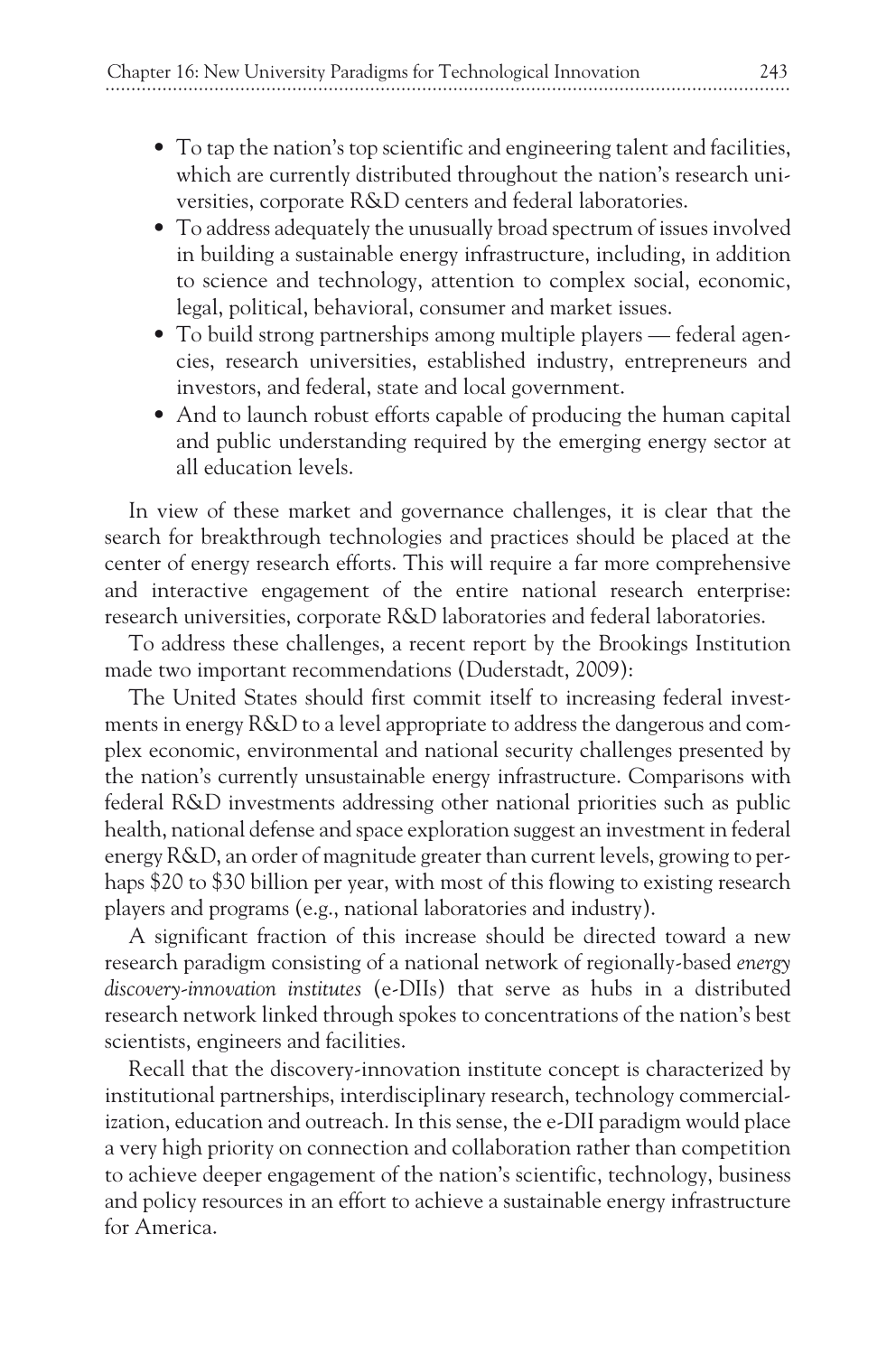As envisioned here, therefore, the proposed e-DIIs would do the following: *Organize around a theme*, such as renewable energy technologies, advanced

petroleum extraction, carbon sequestration, biofuels, transportation energy, carbon-free electrical power generation and distribution, or energy efficiency. Each e-DII would be charged with addressing the economic, policy, business, and social challenges required to diffuse innovative energy technologies of their theme area into society successfully. This mission would require each e-DII to take a systems-approach to technology development and help to transcend the current "siloed" approach common at DOE and its national labs.

*Foster partnerships* to pursue cutting-edge, applications-oriented research among multiple participants, including government agencies (federal, state and local), research universities, industry, entrepreneurs and investors. The e-DIIs would encourage a new research culture based on the nonlinear flow of knowledge and activity among scientific discovery, technological innovation, entrepreneurial business development and economic, legal, social, and political imperatives. In a sense, e-DIIs would create an "R&D commons" where strong, symbiotic partnerships could be created and sustained among partners with different missions and cultures. Building a sustainable energy infrastructure depends as much on socioeconomic, political and policy issues as upon science and technology. The e-DIIs would encompass disciplines such as the social and behavioral sciences, business administration, law and environmental and public policy, in addition to science and engineering.

*Act as the hubs of a distributed network*, linking together as spokes, the basic research programs of campus-based, industry-based and federal laboratorybased scientists and engineers, research centers and facilities, to exploit the fundamental character of discovery-innovation institutes to couple fundamental scientific research and discovery with translational research, technology development and commercial deployment. But the hub-and-spoke network architecture would go further by enabling the basic research group spokes to interact and collaborate among themselves (through exchanges of participants, regularly scheduled meetings and cyberinfrastructure). Just as the rim of a bicycle wheel greatly strengthens its hub-and-spoke structure, the direct interaction of the basic research groups (the spokes) would greatly facilitate collaboration and research progress, creating a basic energy research community greater than the sum of its individual parts and with sufficient flexibility, synergy and robustness to enable the participation of leading scientists and engineers to address the unusual complexity of the nation's energy challenges.

*Develop an effective strategy for energy technology development, commercialization and deployment*, working closely with industry, entrepreneurs and the investment community. For example, this might draw on the experience of major medical centers (the commercialization of translational research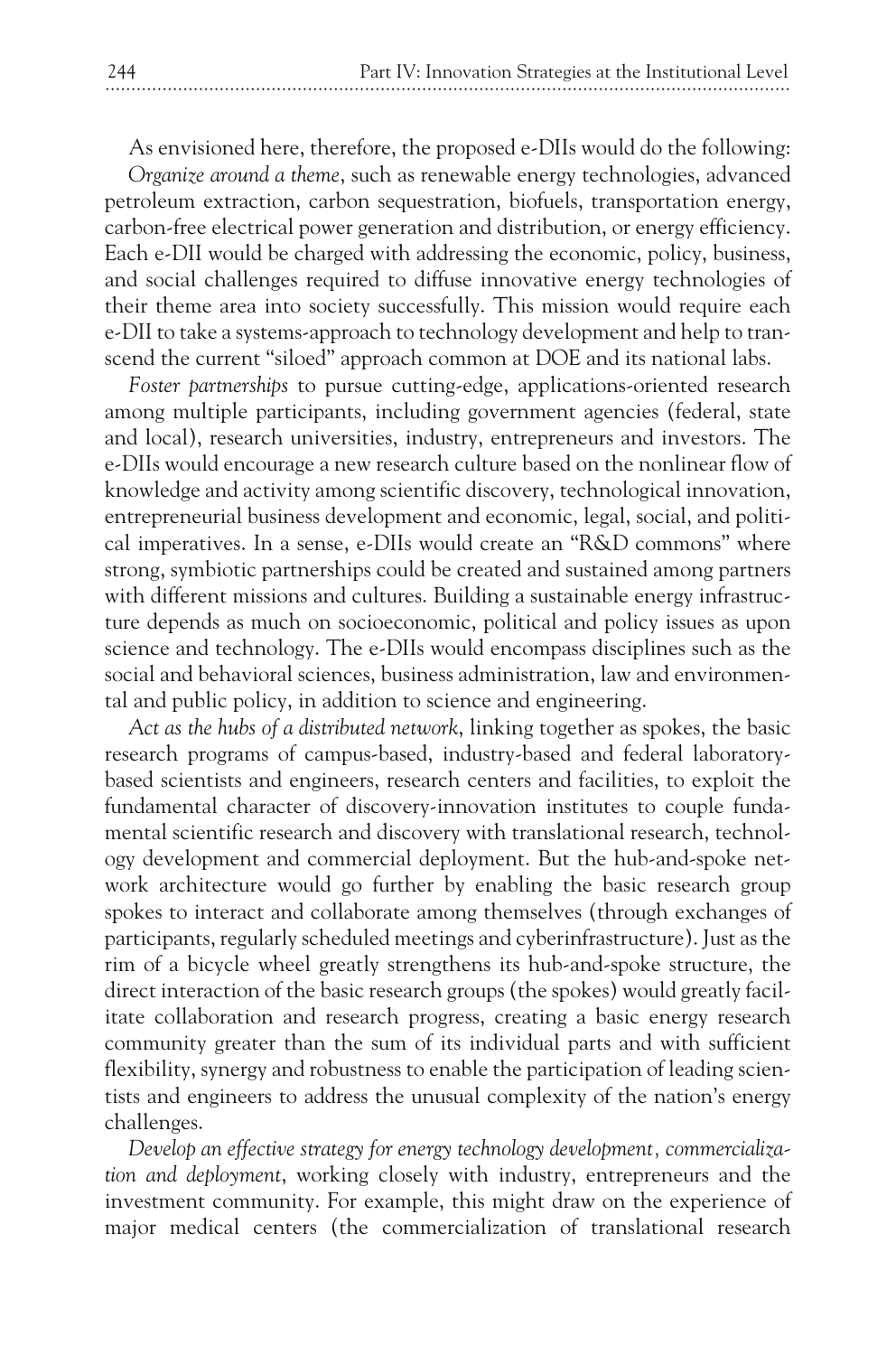through business startups), agricultural and industrial extension programs, federal initiatives for regional economic development or entirely new paradigms for technology transfer.

*Build the knowledge base, human capital, and public awareness necessary to address the nation's energy challenges*. The e-DIIs are envisioned as the foci for long-term, applications-driven research aimed at building the knowledge base necessary to address the nation's highest priorities. Working together with industry and government, the e-DIIs would also lead to the development of educational programs and distributed educational networks that could produce new knowledge for innovation and educate not only the scientists, engineers, innovators and entrepreneurs of the future, but learners of all ages, about the challenge and excitement of changing the U.S. energy paradigm. Thus, the e-DIIs would have a fundamental educational mission of public education through the involvement of their scientists and engineers in sharing best educational practices and developing new educational programs in collaboration with K-12 schools, community colleges, regional universities and workplace training that lead to significantly increased public engagement.

*Develop and rapidly transfer highly innovative technologies into the marketplace*. The treatment of intellectual property is critical to the rapid and efficient transfer of energy technologies to the marketplace. The e-DIIs should provide a safe zone where intellectual property issues could be worked out in advance. Technology transfer within e-DIIs should be structured to maximize the introduction and positive societal impact of e-DII technologies, learning from successful industry-university partnerships (e.g., BP and the Universities of California and Illinois).

*Encourage regional economic development*. With the participation of many scientific disciplines and professions as well as various economic sectors, e-DIIs are similar in character and scale to academic medical centers and agricultural experiment stations that combine research, education and professional practice and drive transformative change. This organizational form has been successful at generating jobs and stimulating regional economic activity, by the nearby location of clusters of start-up firms, private research organizations, suppliers and other complementary groups and businesses. The e-DIIs should have an explicit mission to focus, at least in part, on the unique energy needs and opportunities characterizing their home regions, to ensure that new technologies would respond to local challenges and thus could be rapidly deployed.

*Expand the scope of possible energy activities*. The partnership character of the e-DII, involving a consortium of universities, national laboratories, industry, investors, state and federal government, coupled with its regional focus, would give it the capacity to launch projects that are beyond the capability of a national laboratory or industry consortium alone.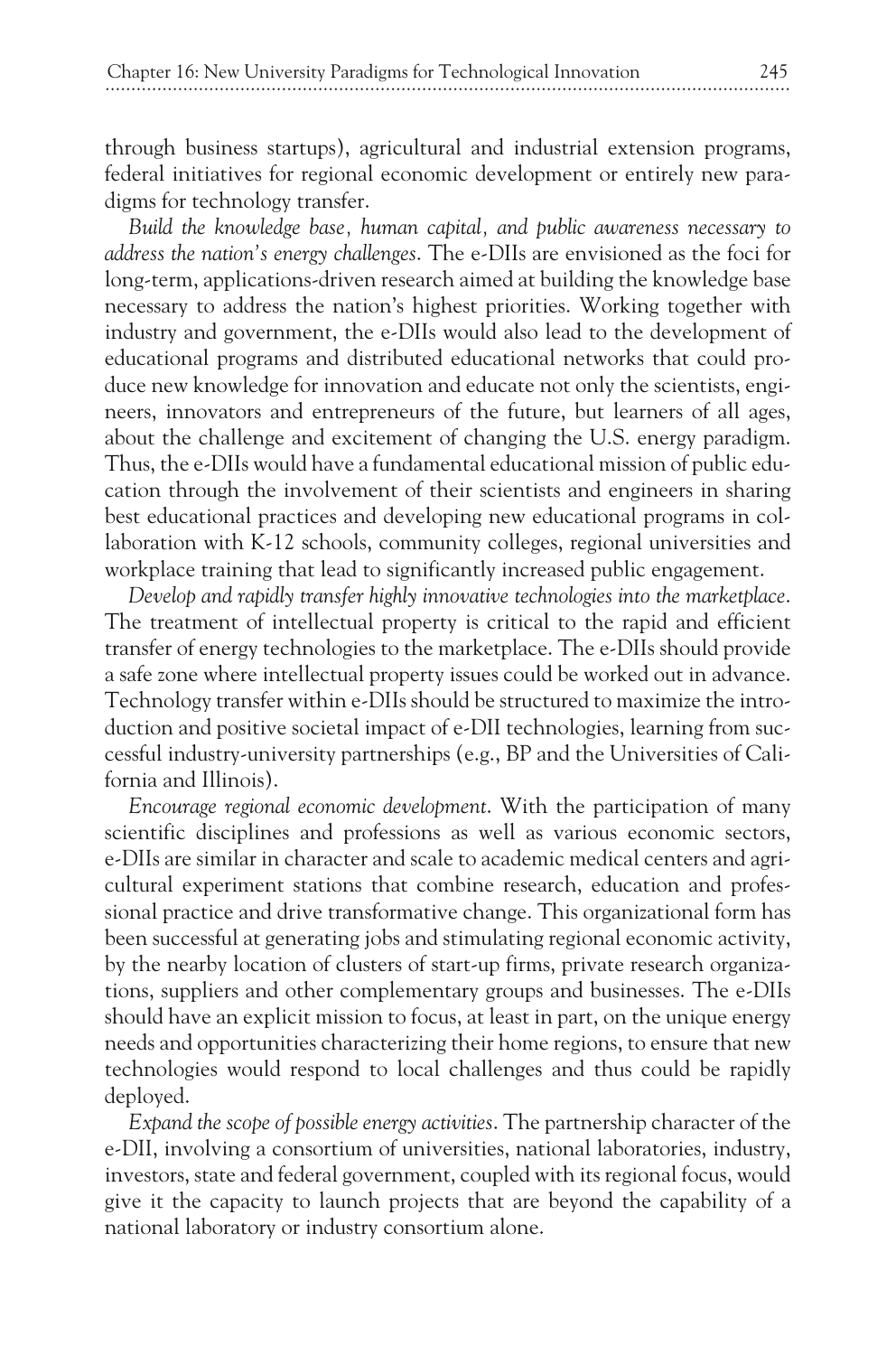To achieve a critical mass of activities, our report recommended the creation over the next several years of a national network of several dozen energy discovery-innovation institutes distributed competitively among the nation's research universities and federal laboratories:

- *University-based e-DIIs:* Those e-DIIs located adjacent to research university campuses would be managed by either individual universities or university consortia, with strong involvement of partnering institutions such as industry, entrepreneurs and investors, state and local government, and participating federal agencies. While most university-based e-DIIs would focus both on research addressing national energy priorities and regional economic development from new energy-based industries, there would also be the possibility of distributed or virtual e-DIIs (so-called "collaboratives") that would link together institutions on regional or national bases. As mentioned earlier, each e-DII would also act as a hub linking together investigators engaged in basic or applied energy research in other organizations.
- *Federal laboratory-based e-DIIs:* There should be a parallel network of e-DIIs associated with federal laboratories. To enable the paradigm shifts represented by the discovery-innovation institute concept, these e-DIIs would be stood up "outside the fence" to minimize laboratory constraints of security, administration and overhead and driven by the bottom-up interests of laboratory scientists. Like university-based e-DIIs, their objectives would be the conduct of application-driven translational research necessary to couple the extraordinary resources represented by the scientific capability of the national laboratories with the technology innovation, development and entrepreneurial efforts necessary for the commercial deployment of innovative energy technologies in the commercial marketplace. A given national laboratory might create several e-DIIs of varying size and focus that reflect both capability and opportunities. There might also be the possibility of e-DIIs jointed, created and managed by national laboratories and research universities.
- *Satellite energy research centers:* The large e-DIIs managed by research university consortia or national laboratories would anchor "hub-andspoke" sub-networks linking satellite energy research centers comparable in scale to DOE's Energy Frontier Research Centers or NSF's Engineering Research Centers, thereby enabling faculty in less centrally-located regions or at institutions with limited capacity to manage the large e-DII hubs to contribute to the nation's energy R&D as an element of the national e-DII network.

A merit-based competitive process would award core federal support ranging from \$5 M/y to \$10 M/y for modest centers in single institutions to as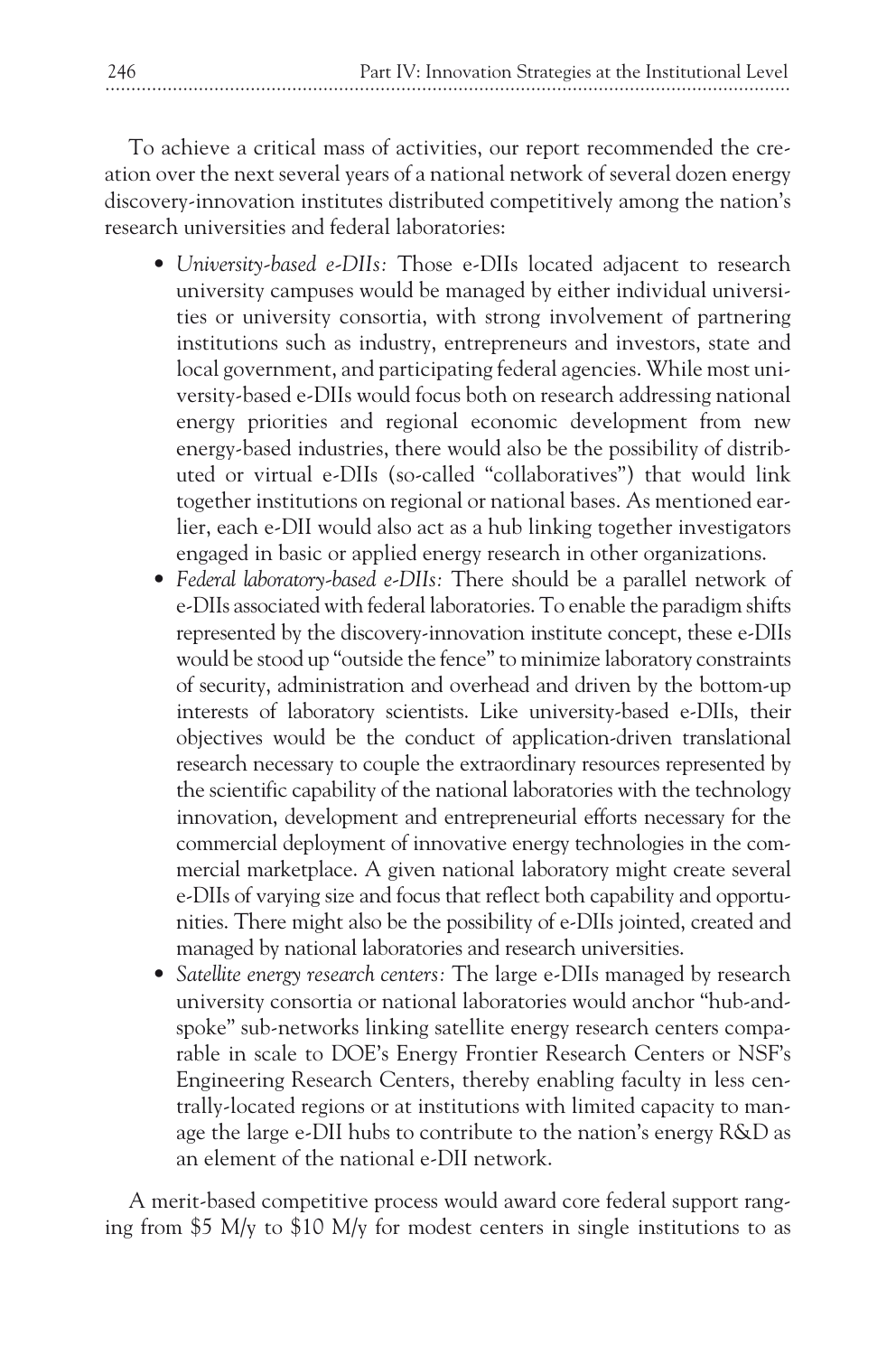much as \$100 M/y to \$200 M/y for large e-DIIs managed by consortia of universities and national laboratories. Federal funding would be augmented with strong additional support and participation from industry, investors, universities and state governments, for a total federal commitment growing to roughly \$6 billion/y (or 25% of the recommended total federal energy R&D goal of \$20 to \$30 billion/y estimated to be necessary to address adequately the nation's energy challenge.)

In May 2009, the U.S. Department of Energy announced the first step of building just such a significant energy research program by launching a new *transformational* research program patterned after the U.S. Department of Defense's Advanced Research Projects Agency (DARPA) known as ARPA-E and funded at an initial level of \$400 M/y; funding 46 new Energy Frontier Research Centers on university campuses and national laboratories for small research teams; and creating an initial set of eight "energy innovation hubs", similar in concept to the energy discovery innovation institutes, for *translational* research funded at \$280 M for the first year. President Obama has also committed to increasing federal energy research by at least \$15 B/y, hence beginning to approach the target set by our Brookings report (Chu, 2009).



Interestingly enough, this strategy has important antecedents in American history. In earlier times during periods of great challenge or opportunity, the United States responded to the changing needs of the nation with massive investments in the nation's research capacity. The Land Grant Acts of the 19th century created, through the great land-grant universities, the capacity to assist the nation's transition from an agricultural to an industrial economy. The Manhattan Project developed the nuclear technology to protect the nation during a period of great international peril. The post-WWII research partnership between the federal government and the nation's universities was not only critical to national security during the Cold War, but drove much of America's economic growth during the latter half of the 20th century. The Apollo Program fulfilled mankind's dream to conquer space by sending men to the moon.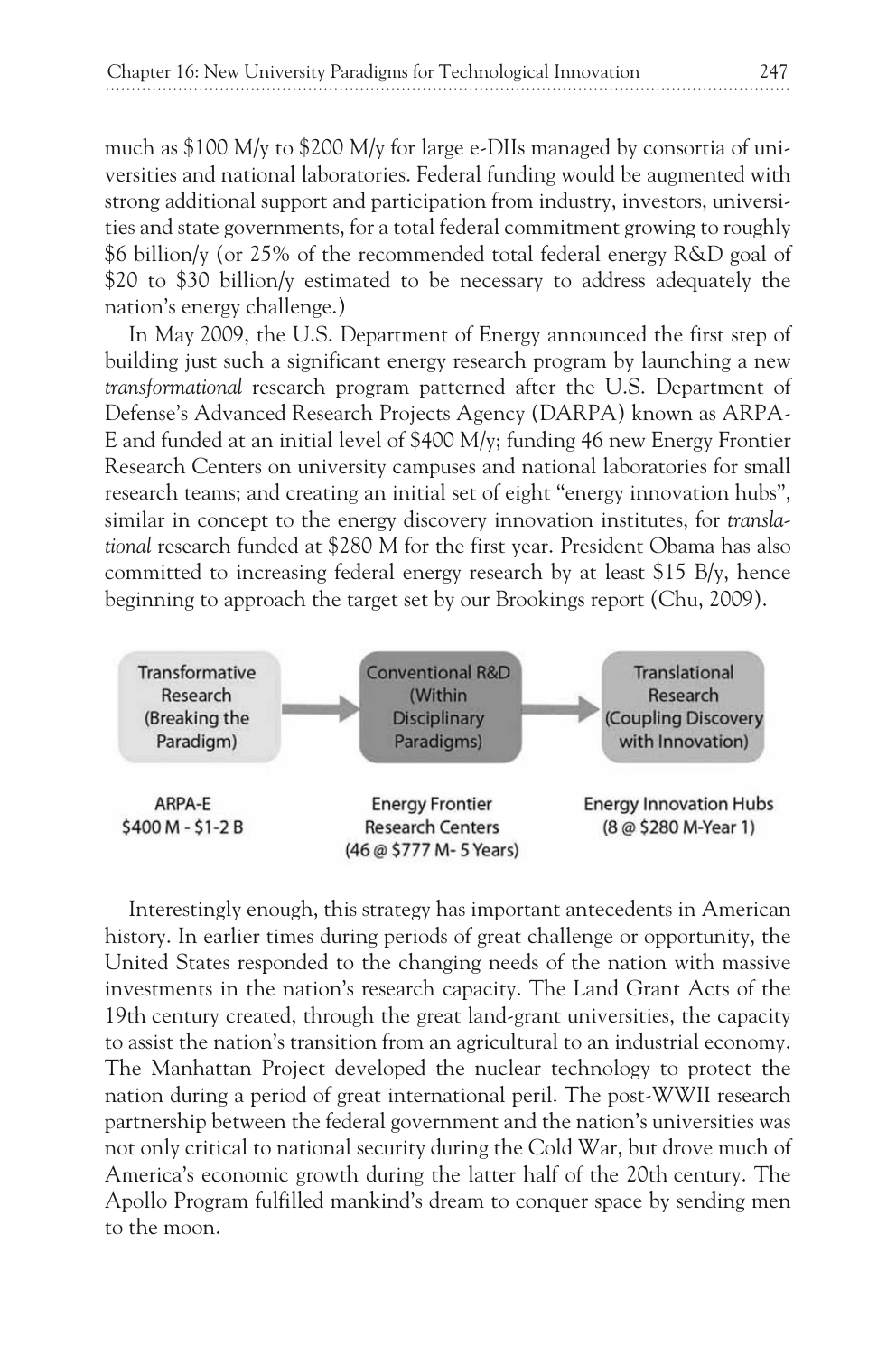Most analogous to the present situation was the visionary action taken by Congress to respond to the challenge of modernizing American agriculture and industry with the Hatch Act of 1887. This act created a network of agricultural and engineering experiment stations through a partnership involving higher education, business and state and federal government that developed and deployed the technologies necessary to build a modern industrial nation for the 20th century while stimulating local economic growth. The proposed network of regional "energy innovation hubs" is remarkably similar both in spirit and structure, since it will bring together a partnership among research universities, business and industry, entrepreneurs and investors, and federal, state and local government working together across a broad spectrum of scientific, engineering, economic, behavioural, and policy disciplines to build a sustainable national energy infrastructure for the 21st century while stimulating strong regional economic growth. It will represent an important element of a broader national effort to achieve a sustainable energy future for both our nation and the world.

#### **CONCLUDING REMARKS**

The role of research universities in contributing to the innovation necessary to compete in a knowledge-driven global economy is widely recognized. Clearly, the traditional approaches to fundamental research and education are essential for creating the new knowledge and knowledge professional to this effort. Yet, this paper suggests that something more is necessary: *transformational* research to stimulate the breakthrough discoveries that create entirely new economic activities and *translational* research and development to transfer new knowledge generated on the campuses into products, processes and systems capable of addressing the needs of society. These, in turn, will likely require new paradigms for university research similar to those suggested in recent U.S. National Academy and National Science Foundation studies and currently being applied to address the urgent need for sustainable energy technologies.

#### **REFERENCES**

- Augustine, N. (chair). (2005). National Academies Committee on Prospering in the Global Economy of the 21st Century, *Rising Above the Gathering Storm: Energizing and Employing America for a Brighter Economic Future*. Washington, D.C.: National Academies Press.
- Chu, Stephen. (2009). Presentation on Department of Energy 2010 Budget. United States Department of Energy. http://www.energy.gov/media/Secretary\_Chu\_ 2010 Budget rollout presentation.pdf